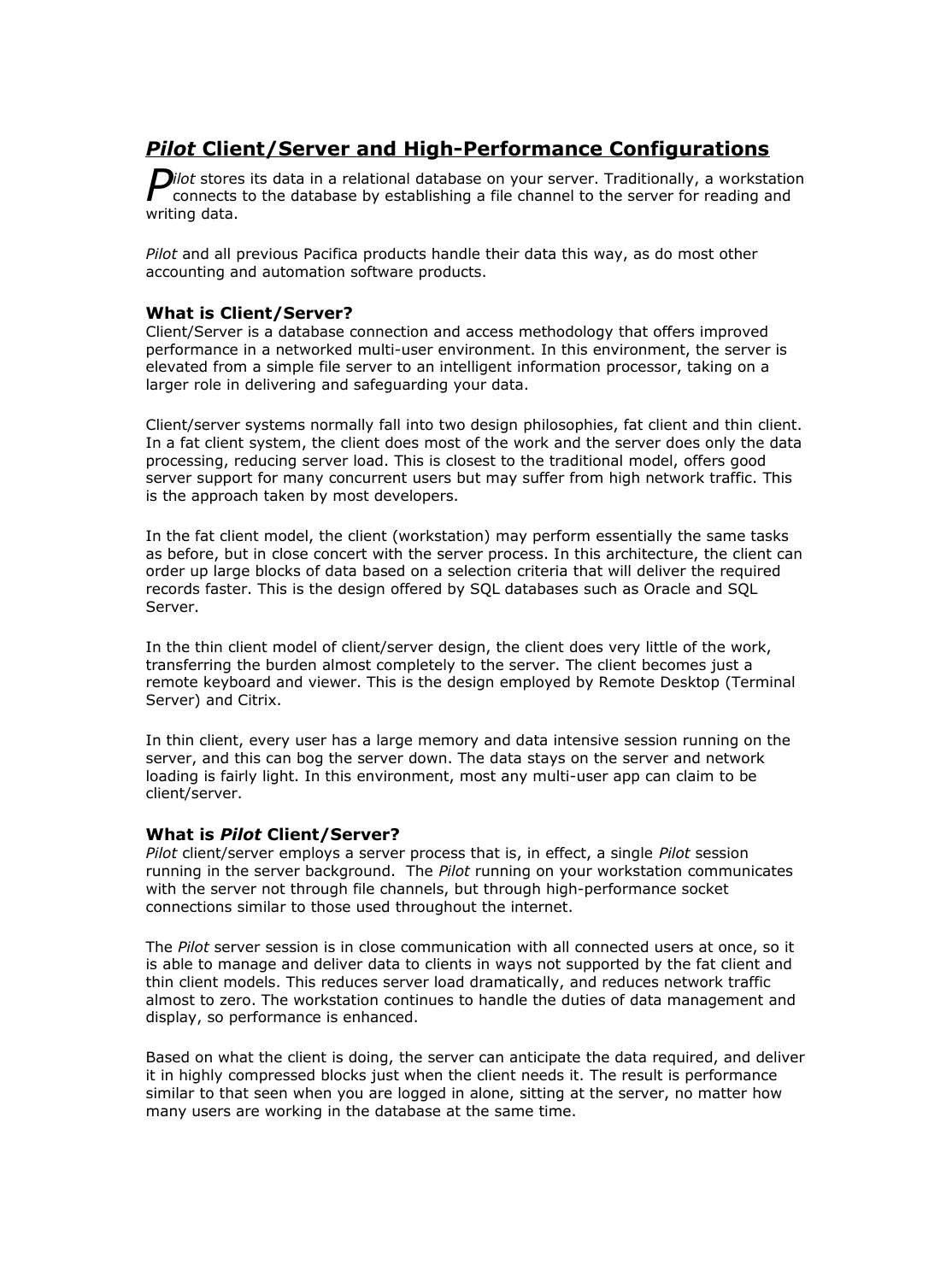### **Installing** *Pilot* **as a Server**

To implement client/server, you must install *Pilot* on your server computer. If you have a current *Pilot* installation, it is probably already installed on your server. For a **live** installation, you should install *Pilot* client/server in the current *Pilot* location, to overwrite the existing *Pilot* version. **!!! NOTE THE FOLLOWING !!!**

If you are testing and evaluating *Pilot* client/server, do your testing in a completely separate test area, with test copies of your database. **Do not overwrite** the live *Pilot* version on your server. Create a separate folder and install *Pilot* client/server there. Create logins that point to a database in the test folder, not your live database. You will need to obtain a separate *Pilot* license registration for the client/server test folder.

To realize the performance benefits of *Pilot* client/server, your database(s) should be located on the server computer or on a file server connected to the server through a very fast local network connection.

Be aware that the client/server capabilities of *Pilot* don't need to be enabled in order to use this version of *Pilot*. If the This Computer Is a Server checkbox is left unchecked on the server, *Pilot* behaves similarly to previous versions.

| File Edit Print Options Product Support Help<br>General Ledger<br>General Ledger Accol<br>General Journal<br>Budget<br>田 Reports<br>Custom Financials<br>田<br>田 Maintenance<br>Ш<br>Þ<br>General Ledger<br>Accounts Payable<br>Accounts Receivable<br>Inventory | $rac{F9}{F8}$<br>Server Name: DONALD-PC<br><b>Computer Name</b><br>Donald-PC<br>Donald-PC<br>Donald-PC<br>Donald-PC                                                                                                                      | <b>Internet Address</b><br>192.168.2.203<br>192.168.1.5 | Port Number: 38820<br>Reverse Name<br>Donald-PC                                                                                                                                                                                                                                                                                                          | Server Path:<br>Select | <b>Status</b>                                                                                                                                                                                                                                                                                                  | <b>_ 큰 ×</b>       |
|-----------------------------------------------------------------------------------------------------------------------------------------------------------------------------------------------------------------------------------------------------------------|------------------------------------------------------------------------------------------------------------------------------------------------------------------------------------------------------------------------------------------|---------------------------------------------------------|----------------------------------------------------------------------------------------------------------------------------------------------------------------------------------------------------------------------------------------------------------------------------------------------------------------------------------------------------------|------------------------|----------------------------------------------------------------------------------------------------------------------------------------------------------------------------------------------------------------------------------------------------------------------------------------------------------------|--------------------|
|                                                                                                                                                                                                                                                                 |                                                                                                                                                                                                                                          |                                                         |                                                                                                                                                                                                                                                                                                                                                          |                        |                                                                                                                                                                                                                                                                                                                |                    |
|                                                                                                                                                                                                                                                                 |                                                                                                                                                                                                                                          |                                                         |                                                                                                                                                                                                                                                                                                                                                          |                        |                                                                                                                                                                                                                                                                                                                |                    |
|                                                                                                                                                                                                                                                                 |                                                                                                                                                                                                                                          |                                                         |                                                                                                                                                                                                                                                                                                                                                          |                        |                                                                                                                                                                                                                                                                                                                |                    |
|                                                                                                                                                                                                                                                                 |                                                                                                                                                                                                                                          |                                                         |                                                                                                                                                                                                                                                                                                                                                          |                        |                                                                                                                                                                                                                                                                                                                | Connect            |
|                                                                                                                                                                                                                                                                 |                                                                                                                                                                                                                                          |                                                         |                                                                                                                                                                                                                                                                                                                                                          |                        |                                                                                                                                                                                                                                                                                                                |                    |
|                                                                                                                                                                                                                                                                 |                                                                                                                                                                                                                                          |                                                         | Donald-PC                                                                                                                                                                                                                                                                                                                                                | ے                      | Connected                                                                                                                                                                                                                                                                                                      | <b>Disconnect</b>  |
|                                                                                                                                                                                                                                                                 |                                                                                                                                                                                                                                          | 25 198 60 6<br>192.168.56.1                             | Donald-PC<br>Donald-PC                                                                                                                                                                                                                                                                                                                                   |                        |                                                                                                                                                                                                                                                                                                                |                    |
| Payroll<br>Report Writer<br>System Maintenance<br>Open Items<br>CONNECT SERVER<br>Maintenance                                                                                                                                                                   | Install Pilot Client Locally:<br>This Computer is a Server:<br>Start Pilot at Server Startup: L<br>Login User ID: DEMO<br>Login Password: ****<br>DB Password:<br>Open This Screen at Startup:<br>Server Status: Running<br>Start Server | Stop Server                                             | <b>Server Data</b><br>Uptime: 19h 1m 35s<br>Record Reads: 7.682<br>Reads from Disk: 167<br>Record Writes: 0<br>Records Cached: 257<br>Cache Hits: 7.515<br>Cache Misses: 167<br>Bytes to All Clients: 12<br>Bytes from All Clients: 22<br>Avg All Transit Times:<br>Avg All Ping Times: 0<br>Minor Errors:<br><b>Emerald Charter Sales &amp; Service</b> |                        | <b>Connection Status</b><br><b>Client Data</b><br>Connect Time: 19h 1m 35s<br>Record Reads: 0<br>Reads from Server: 0<br>Record Writes: 0<br>Records Cached: 258<br>Cache Hits: 0<br>Cache Misses: 0<br>Bytes from Server: 0<br>Bytes to Server: 0<br>Avg Transit Time:<br>Avg Ping Time: 0<br>Serious Errors: | 01/05/2008 11:04am |

To this point, the installation is no different from server installs of previous *Pilot* versions.

### **Configuring the** *Pilot* **Server**

Setup of the *Pilot* server and connecting clients to it is a simple and straightforward procedure. In general, you will need to perform the following steps to configure a *Pilot* client/server network.

- 1. Install and register a *Pilot* server. Log in at the server as DEMO.
- 2. Open the *Options->Connect to Pilot Data Server* screen.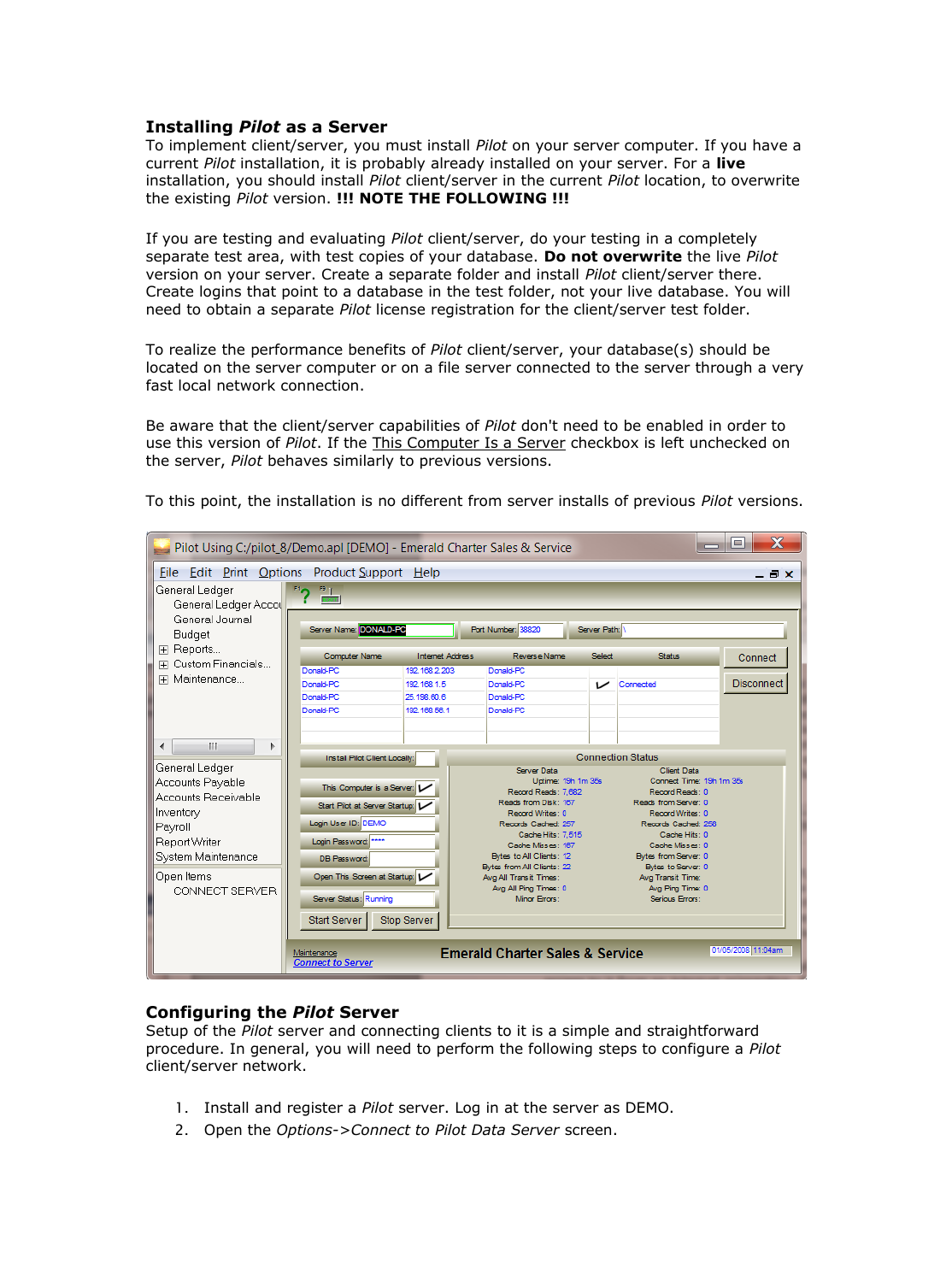- 3. Click the This Computer is a Server checkbox. Don't type a Server Name. In a moment, a Server Name*,* Port Number and one or more IP addresses will appear. This will be the Windows computer name of the server computer.
- 4. Click the Start Server button in the lower left. The Server Status should show "Running".
- 5. Click the Start *Pilot* at Server Startup checkbox. If you want this screen to open on the server automatically, fill in the next four fields.
- 6. Find the Select column next to the Internet Address column. Choose the local network IP address that clients will connect to, and place a checkmark in the Select column.
- 7. Click the Connect button in the upper right. Information in the Connection Status window should begin to update.

The server is now installed and running, ready to accept client connections.

If you are offered multiple IP addresses during the server setup, and you don't know which to choose, it may be helpful to use IPCONFIG to obtain more information about them. Open a command prompt window (DOS window) and type IPCONFIG. You will see information about each address.

## **Connecting** *Pilot* **Clients to the Server**

In order for a client to connect to the server, the server must be visible and running at the IP address you selected on the server. On local-area networks, the server and client will usually use a local IP address, starting with 192.168.nnn.nnn. The default settings for firewalls and anti-virus software will generally allow data to pass freely across localarea networks, so no firewall setting need to be changed.

If you are connecting a client at a remote location over a VPN (virtual private network), the VPN should also have a local IP address ready to pass through the firewalls of your network.

If you are connecting a remote client across the internet, or if the server is located out on the internet, you must establish a fixed worldwide address for the server. If your ISP (internet service provider) provides a fixed address for your internet connection, that will be the address of your gateway router. If your internet connection does not have a fixed address, you can install free dynamic DNS software, available from your ISP, which simulates a fixed internet address. You will then use the domain name assigned by the DNS provider. The *Pilot* server will be behind your firewall, at **port number 38820**, and you will use "port forwarding" to gain access to it from an internet connection. Port forwarding is set and stored in your internet gateway router. Refer to the router's documentation for details on this, or contact your network administrator. Your internet firewall may need to be opened for connections to **SUMMUS.EXE**.

### **Connecting a Local Client**

Be sure the server *Pilot* is running with the *Connect to Server* screen showing that the server is ready to accept connections.

A local client workstation is able to see and browse the server computer using Windows Explorer or "My Computer". The server may be visible with a network name or a mapped drive letter. If a remote workstation can browse the server through a VPN connection, the workstation is considered "local" to the server.